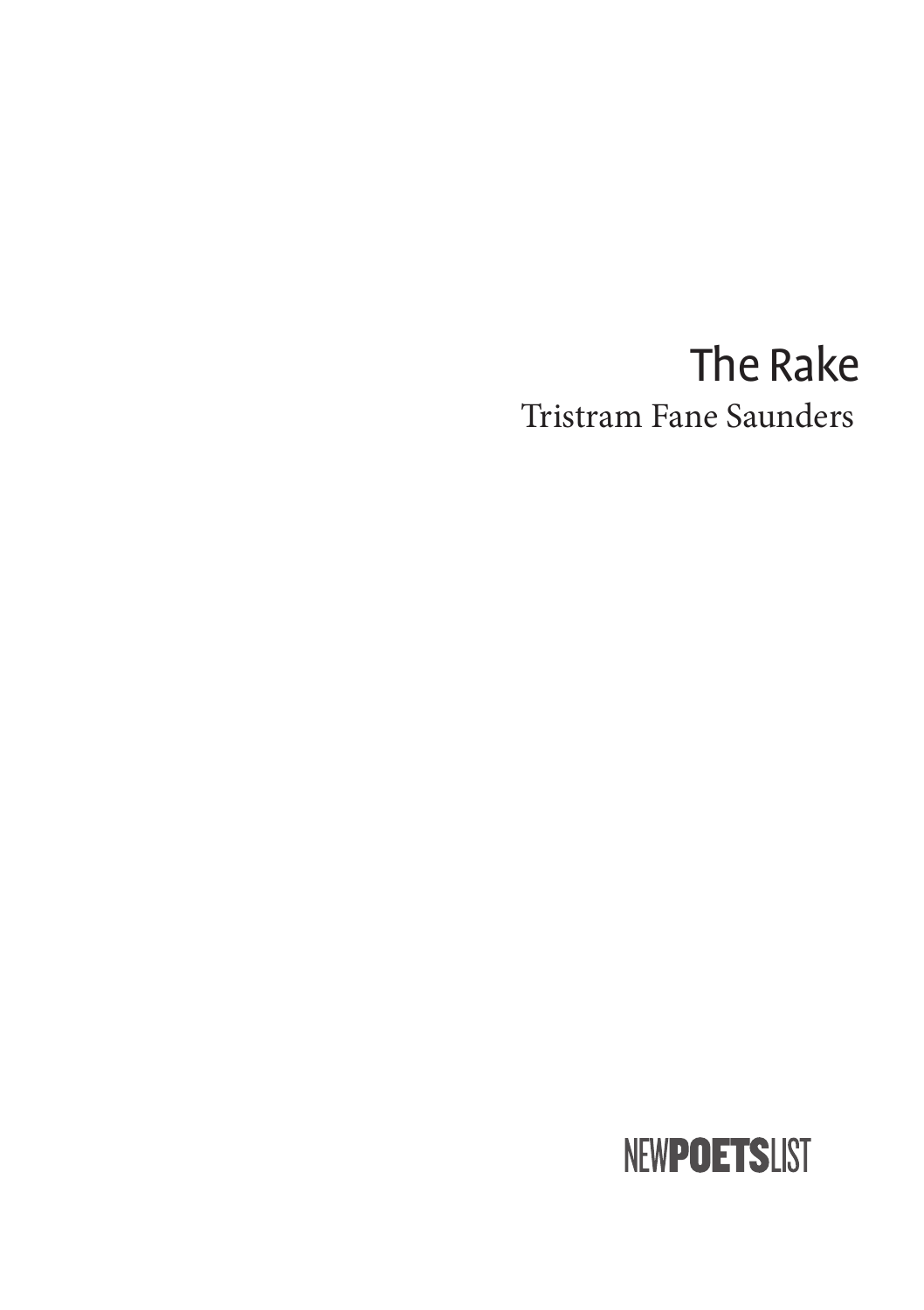# the poetry business

Published 2022 by New Poets List The Poetry Business Campo House, 54 Campo Lane, Sheffield S1 2EG

Copyright © Tristram Fane Saunders 2022 All Rights Reserved

ISBN 978-1-914914-20-1 eBook ISBN 978-1-914914-21-8 Typeset by The Poetry Business Printed by Biddles, Sheffield

The Poetry Business are a member of Inpress: www.inpressbooks.co.uk

Distributed by IPS UK, 1 Deltic Avenue, Rooksley, Milton Keynes MK13 8LD

The Poetry Business gratefully acknowledges the support of Arts Council England.



Supported using public funding by<br>
ARTS COUNCIL  $\gamma_{G|A^{N}}$  ENGLAND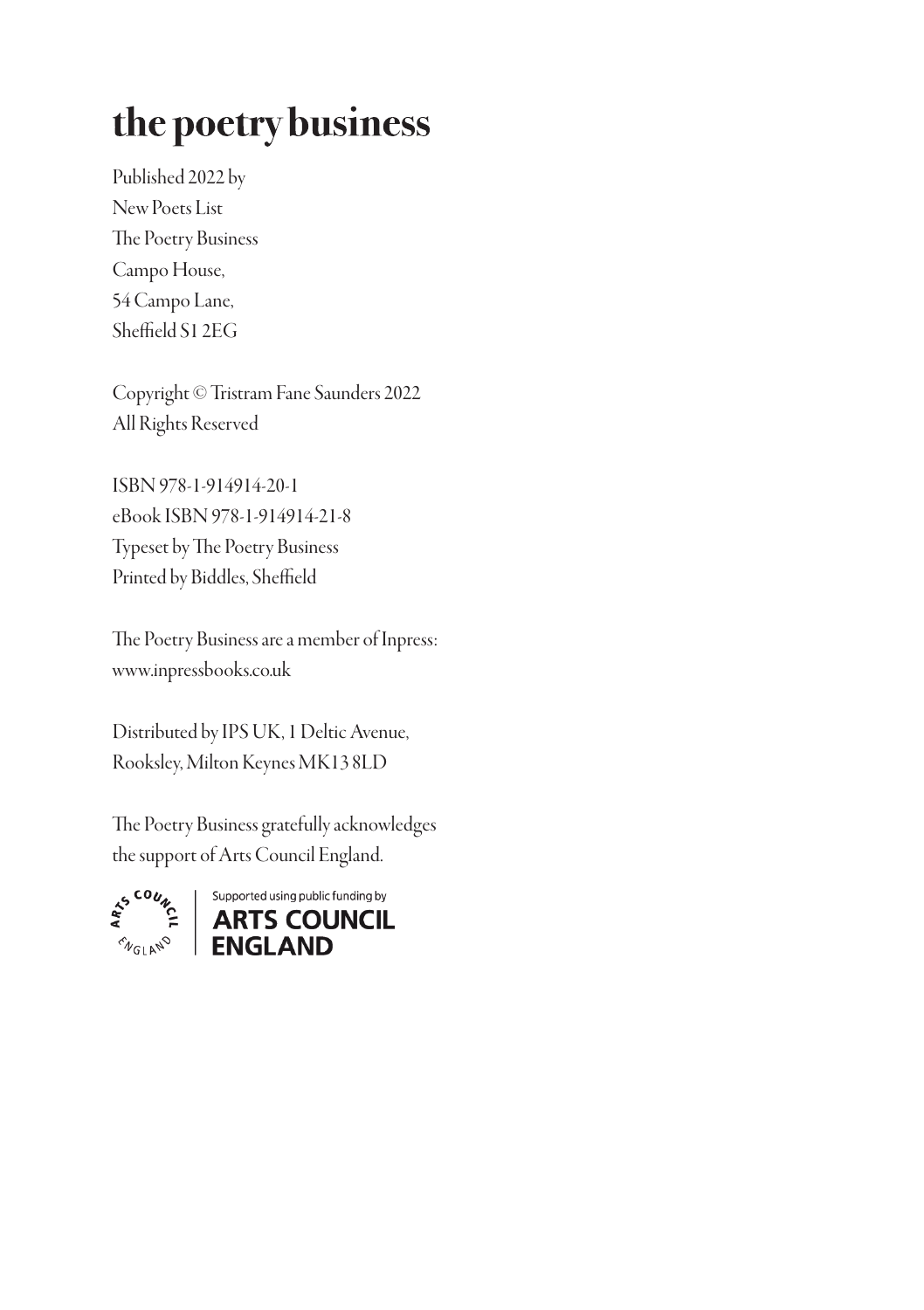### *Malcontents*

| 5  | The Rake Takes His Time                                                       |
|----|-------------------------------------------------------------------------------|
| 6  | The Rake Invites You to the Weepies                                           |
| 7  | The Rake Would Like You                                                       |
| 8  | Laura's Song                                                                  |
| 9  | The Rake Takes a Questionnaire                                                |
| 10 | The Rake's Apology                                                            |
| 11 | The Rake's Apology (Slight Return)                                            |
| 12 | Laura's Cento                                                                 |
| 13 | <i>from</i> The Unauthorised Biography, Vol IV: 1730-1960                     |
| 15 | The Rake Packs Up His Troubles in an Old Kitbag and<br>Smiles, Smiles, Smiles |
| 16 | The Rake's Carriage                                                           |
| 17 | The Rake Makes Lemonade                                                       |
| 18 | Laura's Invitation                                                            |
| 19 | The Rake's Looking Glass                                                      |
| 20 | The Rake Regrets to Inform You                                                |
| 22 | The Music Box                                                                 |
| 24 | Laura's Letter                                                                |
|    |                                                                               |

the rake makes amends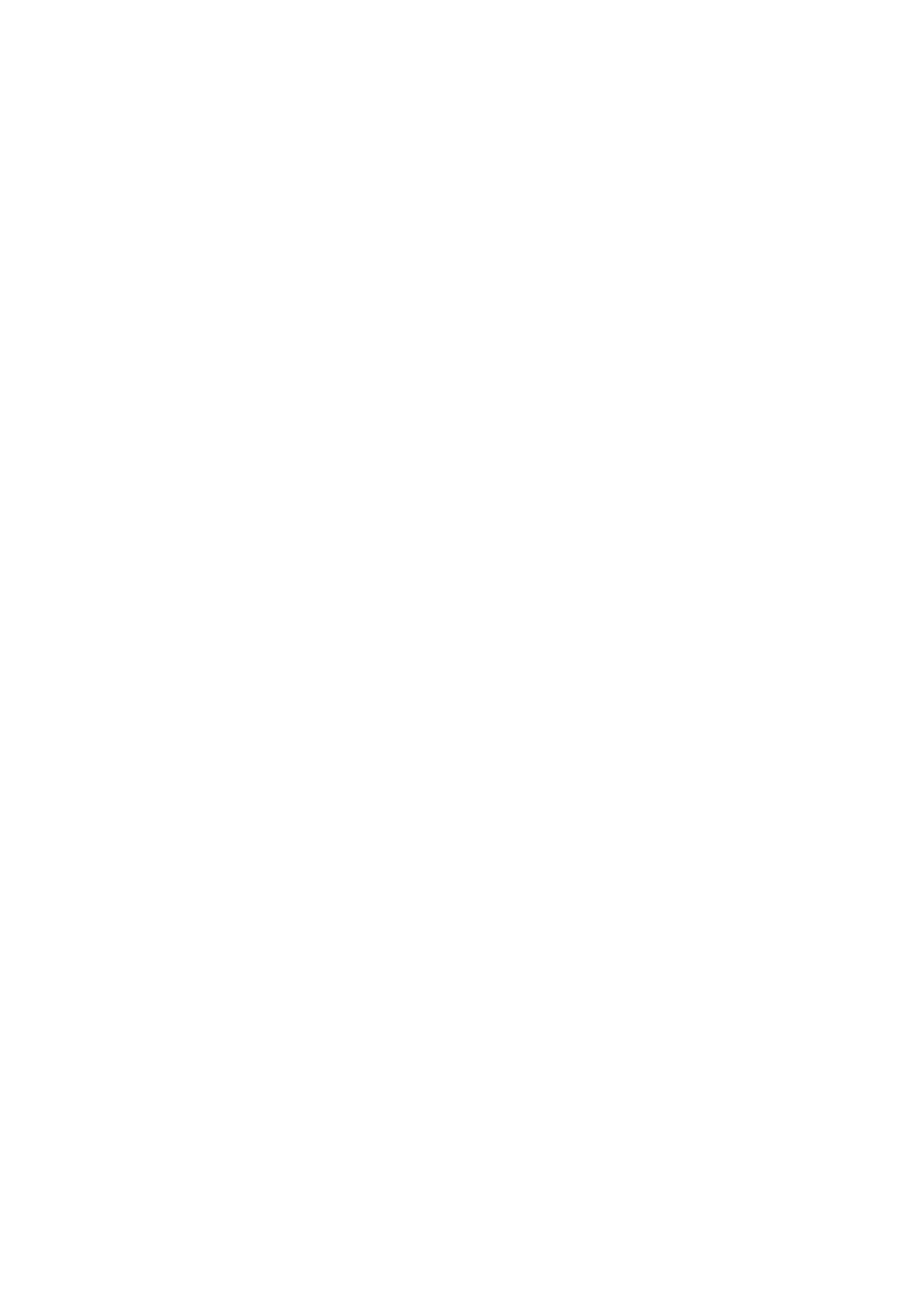#### The Rake Takes His Time

(from you, reader you'll hardly feel it, but

you'll feel it a page

is not a one-way mirror

that papercut was not a papercut)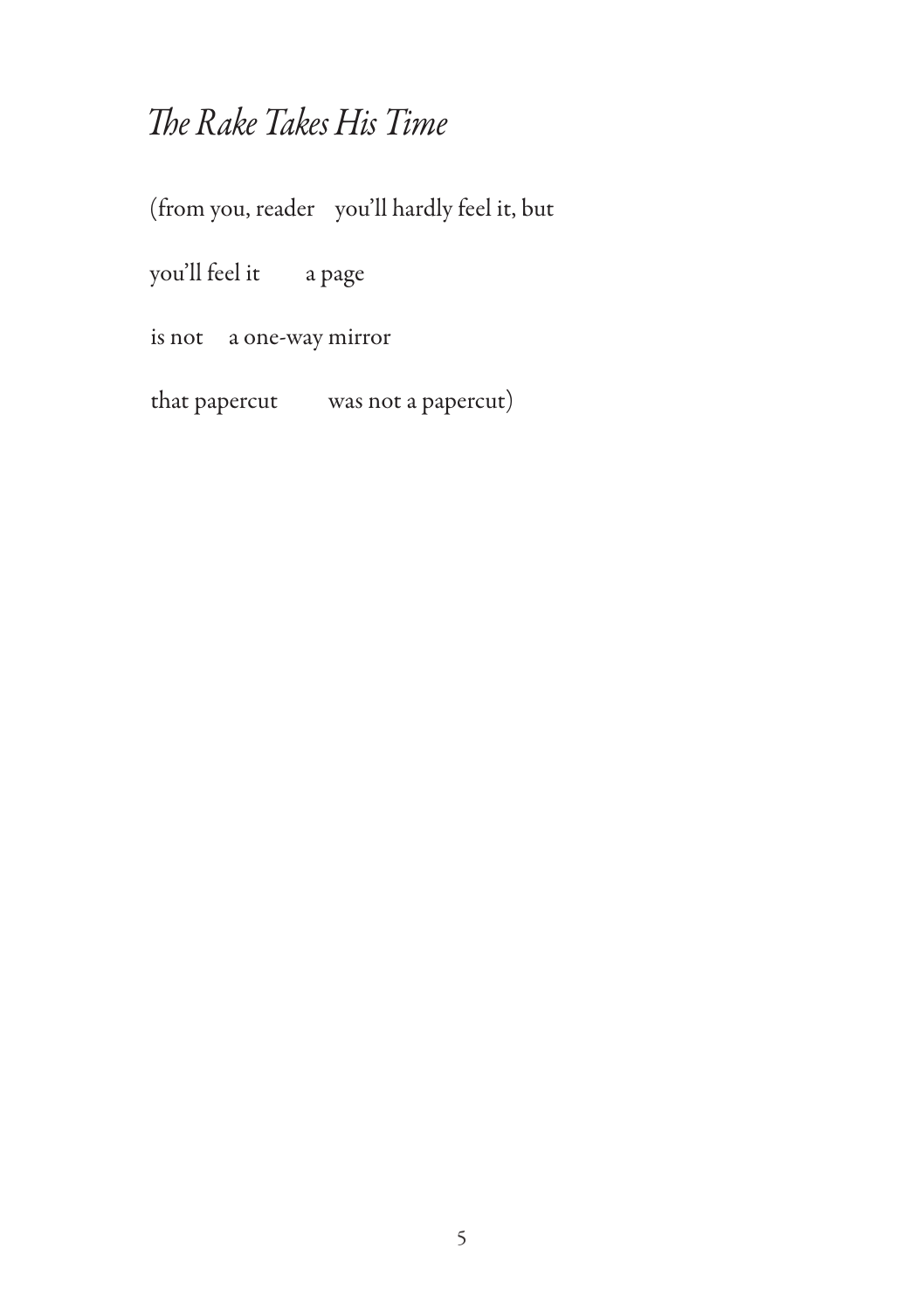#### "*e Rake In*v*ites You to the Weepies*

Don't be lugubrious, my newest friend. Bite lugubrious. Roll it around, and roll around in it. Take a dive in its lubricious, bleak lagoon, lukewarm and wallowsome. Drink deep and swoon – the salt will lift you like a vast and sudden futon, a waterbed, luxurious and soft and overfed, the kind they advertise

in why-oh-widescreen at the multiplex. The eyeless ushers mutter *unless unless* - shush. The trailers are my favourite bit. It's dark in here. Can you remember where we wandered in from? Good. Forget about it while I brush this popcorn from your hair.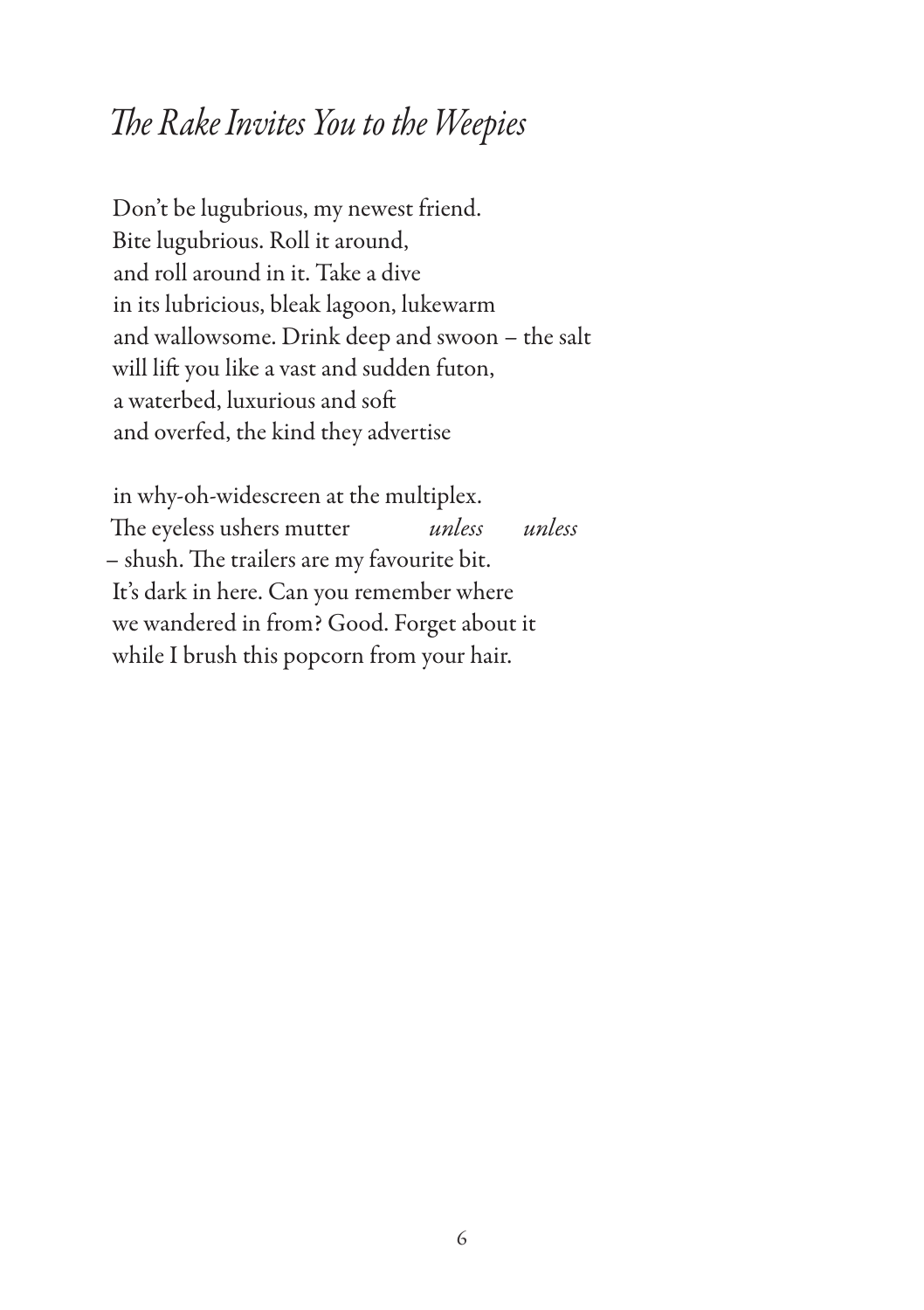#### *The Rake Would Like You*

in a moment, but not yet, to pour yourself out of that little peignoir and into the wet. The feet, you will notice, are clawed, a word which once meant flattered. It referred to when what soothes is sharp – *my back or yours?* – to days when a soft soap approach would scarcely scratch the surface, but to scratch beneath the lather, lover, to scrape, to lathe, would bring relief, brimful and hot and as we've time to kill, duckie, isn't it funny how we find our own terms for the act 'to fill'? (The taps become a pair of snubnosed guns, a duel, my hand on hot and yours on cool.) How I 'draw', partner, and you 'run'?